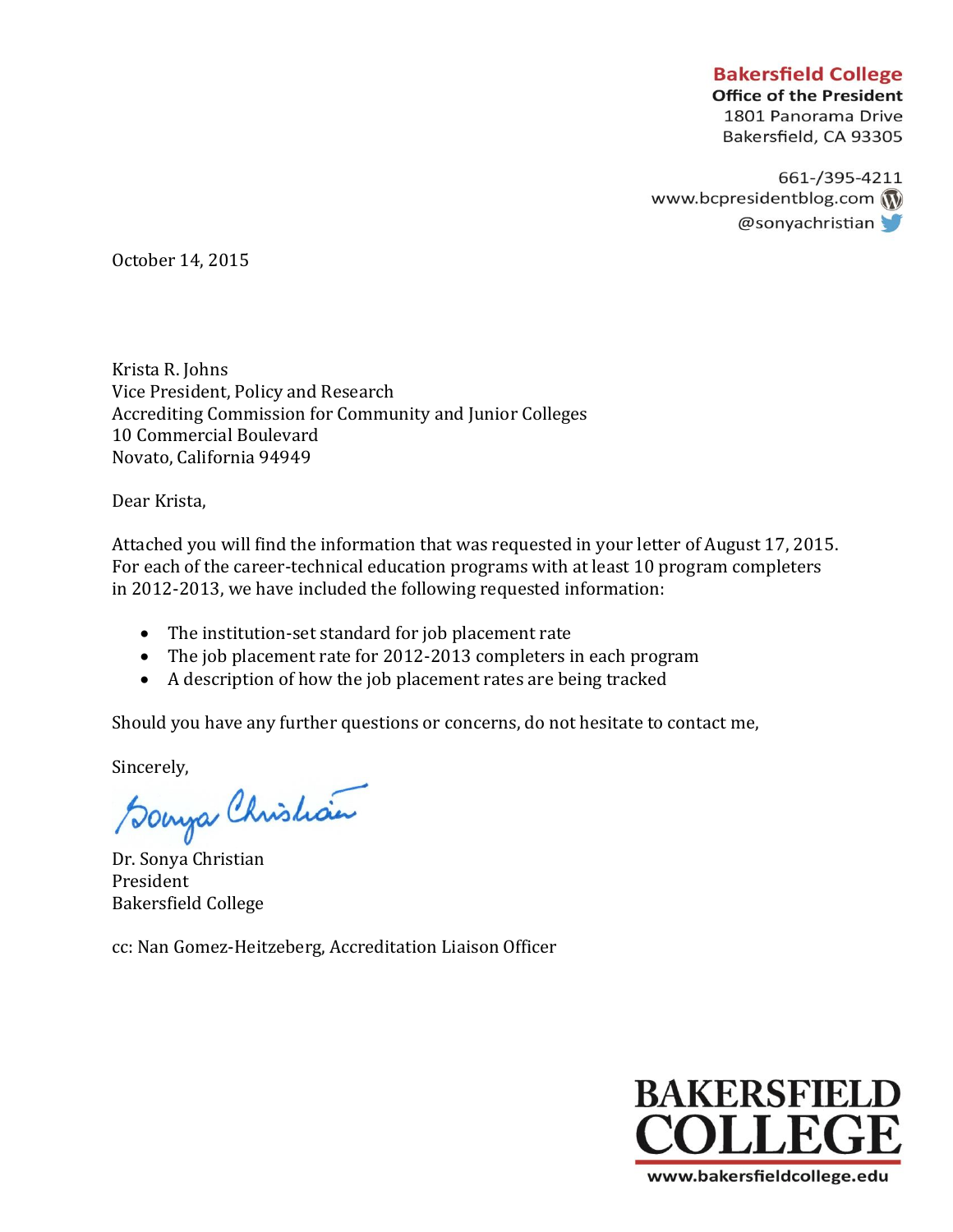## Bakersfield College

2012-2013 job placement rates for students completing CTE Associate Degree and Certificate of Achievement programs

| <b>Major</b>                          | <b>TOPS</b><br>Code | <b>CIP</b><br>Code | <b>Institution</b><br>set standard<br>(%) | Job<br><b>Placement</b><br>Rate (%)* |
|---------------------------------------|---------------------|--------------------|-------------------------------------------|--------------------------------------|
| Accounting                            | 050200              | 52.0301            | 81.48                                     | 75.0%1                               |
| <b>Architectural Technology</b>       | 020100              | 04.0901            | 81.48                                     | $60.0\%$ <sup>1</sup>                |
| <b>Automotive Technology</b>          | 094800              | 47.0604            | 81.48                                     | 66.7%                                |
| <b>Business And Commerce, General</b> | 050100              | 52.0101            | 81.48                                     | 70.3%                                |
| Child Develop/Family Relations        | 130500              | 19.0706            | 81.48                                     | $100.0\%$ <sup>1</sup>               |
| Child Develop/Early Care & Edu        | 130500              | 19.0706            | 81.48                                     | $100.0\%^{1}$                        |
| <b>Culinary Arts (Chef/Catering)</b>  | 130630              | 12.0503            | 81.48                                     | $100.0\%$ <sup>1</sup>               |
| Electrical                            | 095220              | 46.0302            | 81.48                                     | $100.0\%$ <sup>1</sup>               |
| Electronics/Electric Tech             | 093400              | 15.1305            | 81.48                                     | 70.0%                                |
| Fire Technology                       | 213300              | 43.0201            | 81.48                                     | 96.9%                                |
| Forestry                              | 011400              | 03.0501            | 81.48                                     | $100.0\%$ <sup>1</sup>               |
| <b>Graphic Arts</b>                   | 103000              | 50.0409            | 81.48                                     | $100.0\%$ <sup>1</sup>               |
| <b>Human Services</b>                 | 210400              | 44.0000            | 81.48                                     | $0.0\%$ <sup>1</sup>                 |
| <b>Licensed Vocational Nursing</b>    | 123020              | 51.3901            | 81.48                                     | 100.0%                               |
| Marketing And Distribution            | 050900              | 52.1801            | 81.48                                     | $100.0\%$ <sup>1</sup>               |
| Radiological Technology               | 122500              | 51.0911            | 81.48                                     | 85.7%                                |
| <b>Registered Nursing</b>             | 123010              | 51.3801            | 81.48                                     | 97.1%                                |
| Secretary/Admin Assistant             | 051400              | 52.0402            | 81.48                                     | $100.0\%$ <sup>1</sup>               |
| <b>Welding And Cutting</b>            | 095650              | 48.0508            | 81.48                                     | $50.0\%$ <sup>1</sup>                |
| <b>Total</b>                          |                     |                    |                                           | 88.1%                                |

 **\*Rate based on percentage of students who responded. 1**

**Less than 10 students successfully contacted.**

The institution tracked job placement for the students who received a Certificate of Achievement (COA) or Associate Degree in one of 19 CTE programs for 2012-13 by contacting the student via, phone, email, and text message with 2-3 total attempts made. Of the 497 unduplicated students who earned a COA or Associate Degree, the institution was able to successfully contact 261 for a response rate of 52.5%. Of